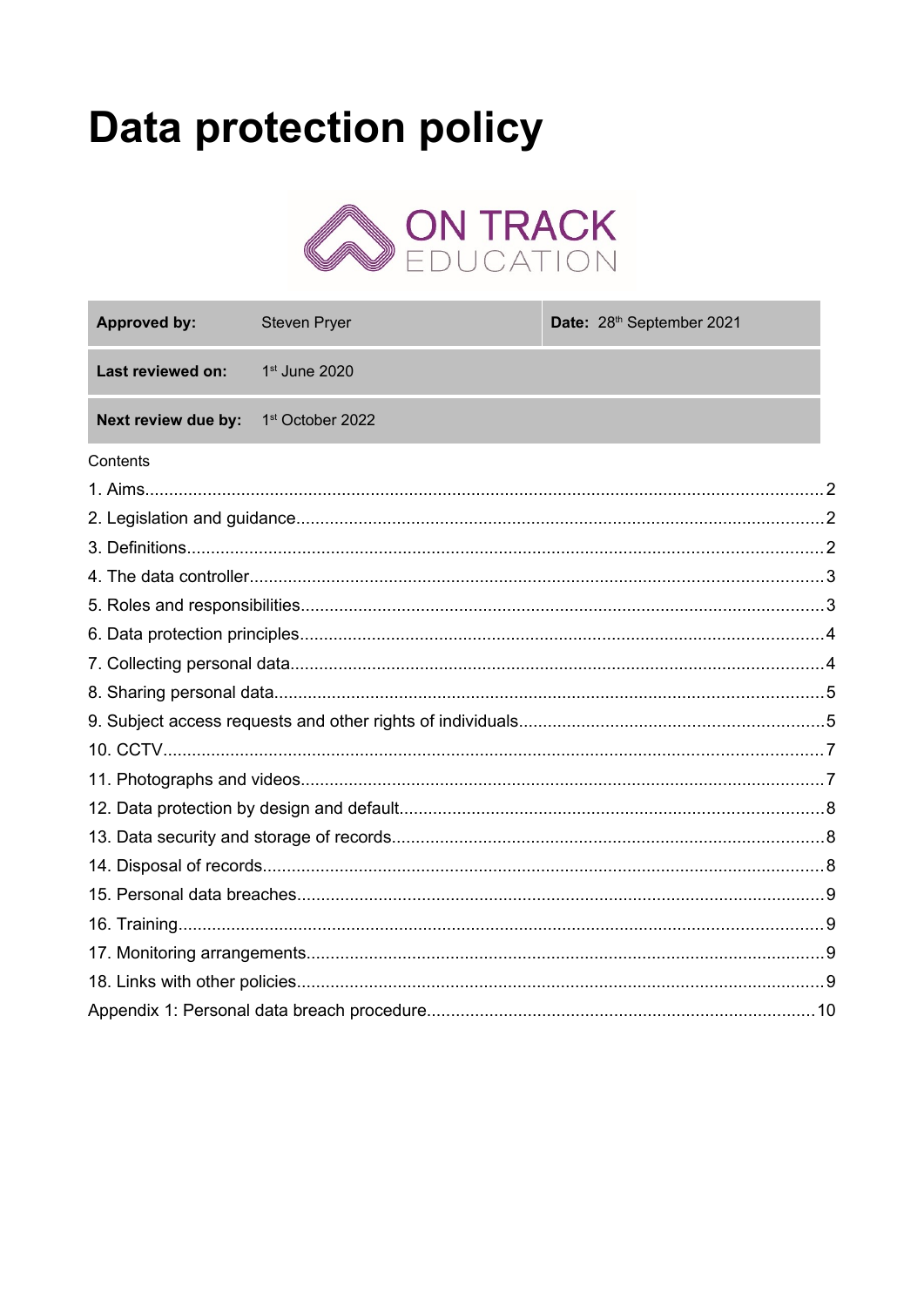# **1. Aims**

Our school aims to ensure that all personal data collected about staff, pupils, parents, governors, visitors and other individuals is collected, stored and processed in accordance with the [General Data Protection](http://data.consilium.europa.eu/doc/document/ST-5419-2016-INIT/en/pdf)  [Regulation \(GDPR\)](http://data.consilium.europa.eu/doc/document/ST-5419-2016-INIT/en/pdf) and the provisions of the [Data](https://publications.parliament.uk/pa/bills/cbill/2017-2019/0153/18153.pdf) Protection Act 2018 (DPA 2018) as set out in the Data [Protection Bill](https://publications.parliament.uk/pa/bills/cbill/2017-2019/0153/18153.pdf).

This policy applies to all personal data, regardless of whether it is in paper or electronic format.

# <span id="page-1-1"></span>**2. Legislation and guidance**

This policy meets the requirements of the GDPR and the provisions of the DPA 2018. It is based on guidance published by the Information Commissioner's Office (ICO) on the [GDPR](https://ico.org.uk/for-organisations/guide-to-the-general-data-protection-regulation-gdpr/) and the ICO's code of [practice for subject access requests.](https://ico.org.uk/media/about-the-ico/consultations/2050/subject-access-code-of-practice-consultation-summary.pdf)

It reflects the ICO's [code of practice](https://ico.org.uk/media/for-organisations/documents/1542/cctv-code-of-practice.pdf) for the use of surveillance cameras and personal information.

# <span id="page-1-0"></span>**3. Definitions**

| <b>Term</b>                         | <b>Definition</b>                                                                                                                                                                                                                                                                                                                                                                                                                 |
|-------------------------------------|-----------------------------------------------------------------------------------------------------------------------------------------------------------------------------------------------------------------------------------------------------------------------------------------------------------------------------------------------------------------------------------------------------------------------------------|
| <b>Personal data</b>                | Any information relating to an identified, or<br>identifiable, individual.<br>This may include the individual's:<br>Name (including initials)<br>$\bullet$<br>Identification number<br>Location data<br>$\bullet$<br>Online identifier, such as a username<br>It may also include factors specific to the<br>individual's physical, physiological, genetic, mental,<br>economic, cultural or social identity.                     |
| Special categories of personal data | Personal data which is more sensitive and so needs<br>more protection, including information about an<br>individual's:<br>Racial or ethnic origin<br>$\bullet$<br>Political opinions<br>$\bullet$<br>Religious or philosophical beliefs<br>$\bullet$<br>Trade union membership<br>$\bullet$<br>Genetics<br>$\bullet$<br>Biometrics (such as fingerprints, retina and<br>iris patterns), where used for identification<br>purposes |
|                                     | Health - physical or mental<br>Sex life or sexual orientation                                                                                                                                                                                                                                                                                                                                                                     |
| <b>Processing</b>                   | Anything done to personal data, such as collecting,<br>recording, organising, structuring, storing, adapting,<br>altering, retrieving, using, disseminating, erasing or                                                                                                                                                                                                                                                           |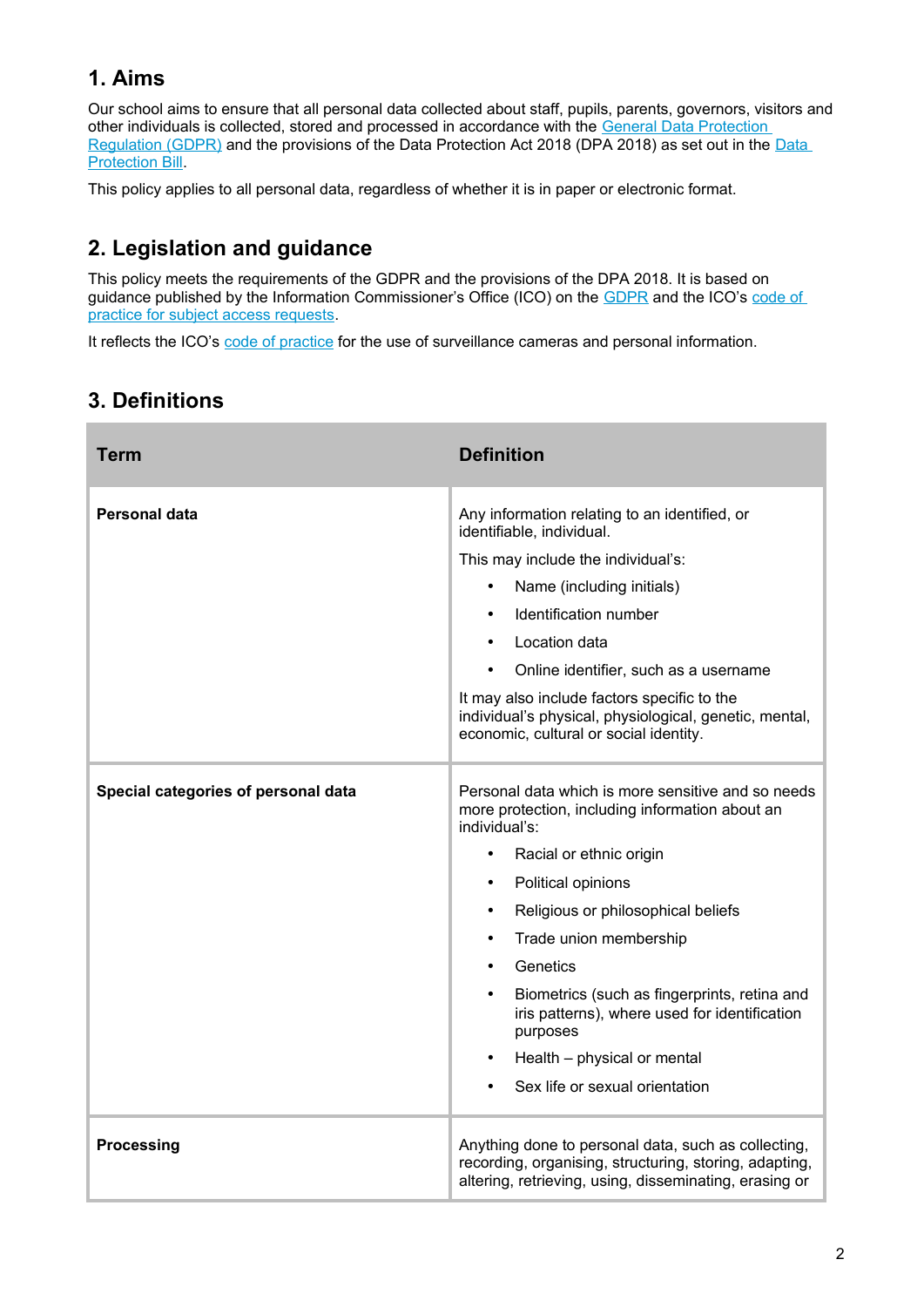|                      | destroying.<br>Processing can be automated or manual.                                                                                                   |
|----------------------|---------------------------------------------------------------------------------------------------------------------------------------------------------|
| Data subject         | The identified or identifiable individual whose<br>personal data is held or processed.                                                                  |
| Data controller      | A person or organisation that determines the<br>purposes and the means of processing of personal<br>data.                                               |
| Data processor       | A person or other body, other than an employee of<br>the data controller, who processes personal data on<br>behalf of the data controller.              |
| Personal data breach | A breach of security leading to the accidental or<br>unlawful destruction, loss, alteration, unauthorised<br>disclosure of, or access to personal data. |

### <span id="page-2-1"></span>**4. The data controller**

Our school processes personal data relating to parents, pupils, staff, governors, visitors and others, and therefore is a data controller.

The school is registered as a data controller with the ICO and will renew this registration annually or as otherwise legally required.

## <span id="page-2-0"></span>**5. Roles and responsibilities**

This policy applies to **all staff** employed by our school, and to external organisations or individuals working on our behalf. Staff who do not comply with this policy may face disciplinary action.

#### **5.1 Governing board**

The governing board has overall responsibility for ensuring that our school complies with all relevant data protection obligations.

#### **5.2 Data protection officer**

The data protection officer (DPO) is responsible for overseeing the implementation of this policy, monitoring our compliance with data protection law, and developing related policies and guidelines where applicable.

They will provide an annual report of their activities directly to the governing board and, where relevant, report to the board their advice and recommendations on school data protection issues.

The DPO is also the first point of contact for individuals whose data the school processes, and for the ICO.

Full details of the DPO's responsibilities are set out in their job description.

Our DPO is Steven Pryer and is contactable via dataprotection@ontrackeducation.com.

#### **5.3 Headteacher**

The headteacher acts as the representative of the data controller on a day-to-day basis.

#### **5.4 All staff**

Staff are responsible for:

- Collecting, storing and processing any personal data in accordance with this policy
- Informing the school of any changes to their personal data, such as a change of address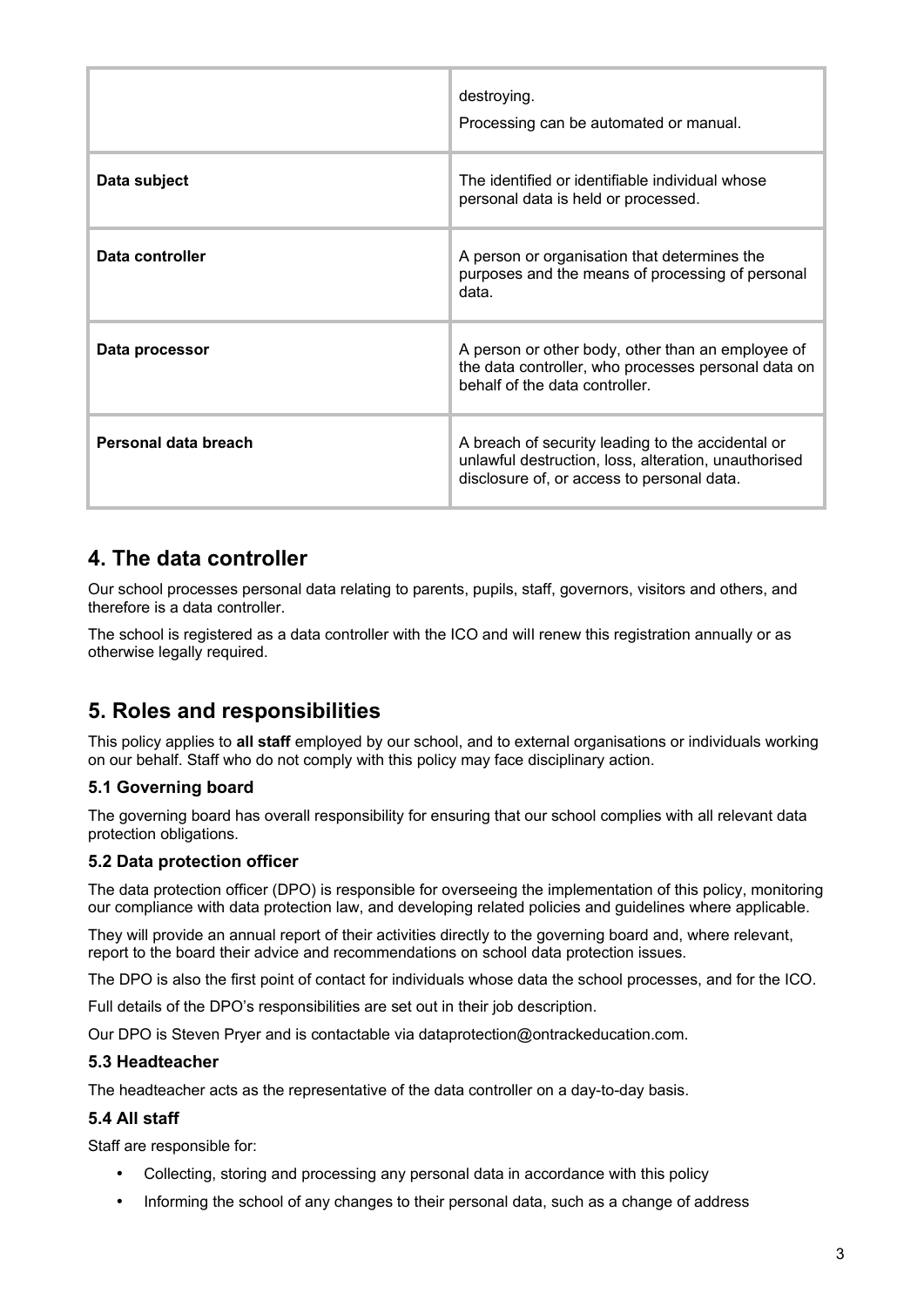- Contacting the DPO in the following circumstances:
	- $\circ$  With any questions about the operation of this policy, data protection law, retaining personal data or keeping personal data secure
	- $\circ$  If they have any concerns that this policy is not being followed
	- $\circ$  If they are unsure whether or not they have a lawful basis to use personal data in a particular way
	- $\circ$  If they need to rely on or capture consent, draft a privacy notice, deal with data protection rights invoked by an individual, or transfer personal data outside the European Economic Area
	- $\circ$  If there has been a data breach
	- o Whenever they are engaging in a new activity that may affect the privacy rights of individuals
	- $\circ$  If they need help with any contracts or sharing personal data with third parties

## <span id="page-3-1"></span>**6. Data protection principles**

The GDPR is based on data protection principles that our school must comply with.

The principles say that personal data must be:

- Processed lawfully, fairly and in a transparent manner
- Collected for specified, explicit and legitimate purposes
- Adequate, relevant and limited to what is necessary to fulfill the purposes for which it is processed
- Accurate and, where necessary, kept up to date
- Kept for no longer than is necessary for the purposes for which it is processed
- Processed in a way that ensures it is appropriately secure

This policy sets out how the school aims to comply with these principles.

# <span id="page-3-0"></span>**7. Collecting personal data**

#### **7.1 Lawfulness, fairness and transparency**

We will only process personal data where we have one of 6 'lawful bases' (legal reasons) to do so under data protection law:

- The data needs to be processed so that the school can **fulfil a contract** with the individual, or the individual has asked the school to take specific steps before entering into a contract
- The data needs to be processed so that the school can **comply with a legal obligation**
- The data needs to be processed to ensure the **vital interests** of the individual e.g. to protect someone's life
- The data needs to be processed so that the school, as a public authority, can perform a task **in the public interest,** and carry out its official functions
- The data needs to be processed for the **legitimate interests** of the school or a third party (provided the individual's rights and freedoms are not overridden)
- The individual (or their parent/carer when appropriate in the case of a pupil) has freely given clear **consent**

For special categories of personal data, we will also meet one of the special category conditions for processing which are set out in the GDPR and Data Protection Act 2018.

If we offer online services to pupils, such as classroom apps, and we intend to rely on consent as a basis for processing, we will get parental consent (except for online counselling and preventive services).

If we offer online services to pupils, such as classroom apps, and we intend to rely on consent as a basis for processing, we will get parental consent where the pupil is under 13 (except for online counselling and preventive services).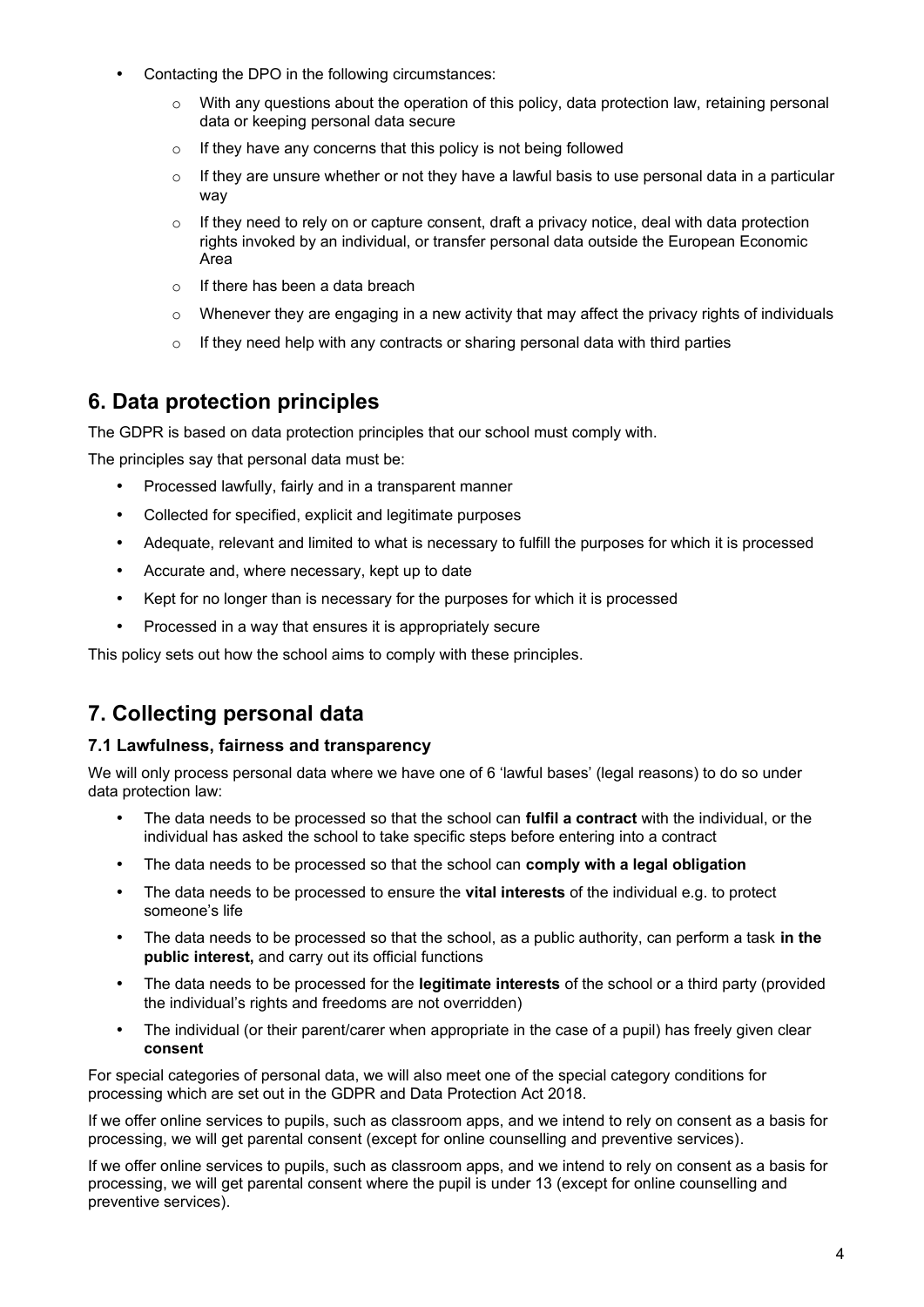Whenever we first collect personal data directly from individuals, we will provide them with the relevant information required by data protection law.

#### **7.2 Limitation, minimisation and accuracy**

We will only collect personal data for specified, explicit and legitimate reasons. We will explain these reasons to the individuals when we first collect their data.

If we want to use personal data for reasons other than those given when we first obtained it, we will inform the individuals concerned before we do so, and seek consent where necessary.

Staff must only process personal data where it is necessary in order to do their jobs.

When staff no longer need the personal data they hold, they must ensure it is deleted or anonymised. This will be done in accordance with the [Information and Records Management Society's toolkit for schools](http://irms.org.uk/?page=schoolstoolkit&terms=).

### <span id="page-4-1"></span>**8. Sharing personal data**

We will not normally share personal data with anyone else, but may do so where:

- There is an issue with a pupil or parent/carer that puts the safety of our staff at risk
- We need to liaise with other agencies we will seek consent as necessary before doing this
- Our suppliers or contractors need data to enable us to provide services to our staff and pupils for example, IT companies. When doing this, we will:
	- $\circ$  Only appoint suppliers or contractors which can provide sufficient quarantees that they comply with data protection law
	- $\circ$  Establish a data sharing agreement with the supplier or contractor, either in the contract or as a standalone agreement, to ensure the fair and lawful processing of any personal data we share
	- $\circ$  Only share data that the supplier or contractor needs to carry out their service, and information necessary to keep them safe while working with us

We will also share personal data with law enforcement and government bodies where we are legally required to do so, including for:

- The prevention or detection of crime and/or fraud
- The apprehension or prosecution of offenders
- The assessment or collection of tax owed to HMRC
- In connection with legal proceedings
- Where the disclosure is required to satisfy our safeguarding obligations
- Research and statistical purposes, as long as personal data is sufficiently anonymised or consent has been provided

We may also share personal data with emergency services and local authorities to help them to respond to an emergency situation that affects any of our pupils or staff.

Where we transfer personal data to a country or territory outside the European Economic Area, we will do so in accordance with data protection law.

### <span id="page-4-0"></span>**9. Subject access requests and other rights of individuals**

#### **9.1 Subject access requests**

Individuals have a right to make a 'subject access request' to gain access to personal information that the school holds about them. This includes:

- Confirmation that their personal data is being processed
- Access to a copy of the data
- The purposes of the data processing
- The categories of personal data concerned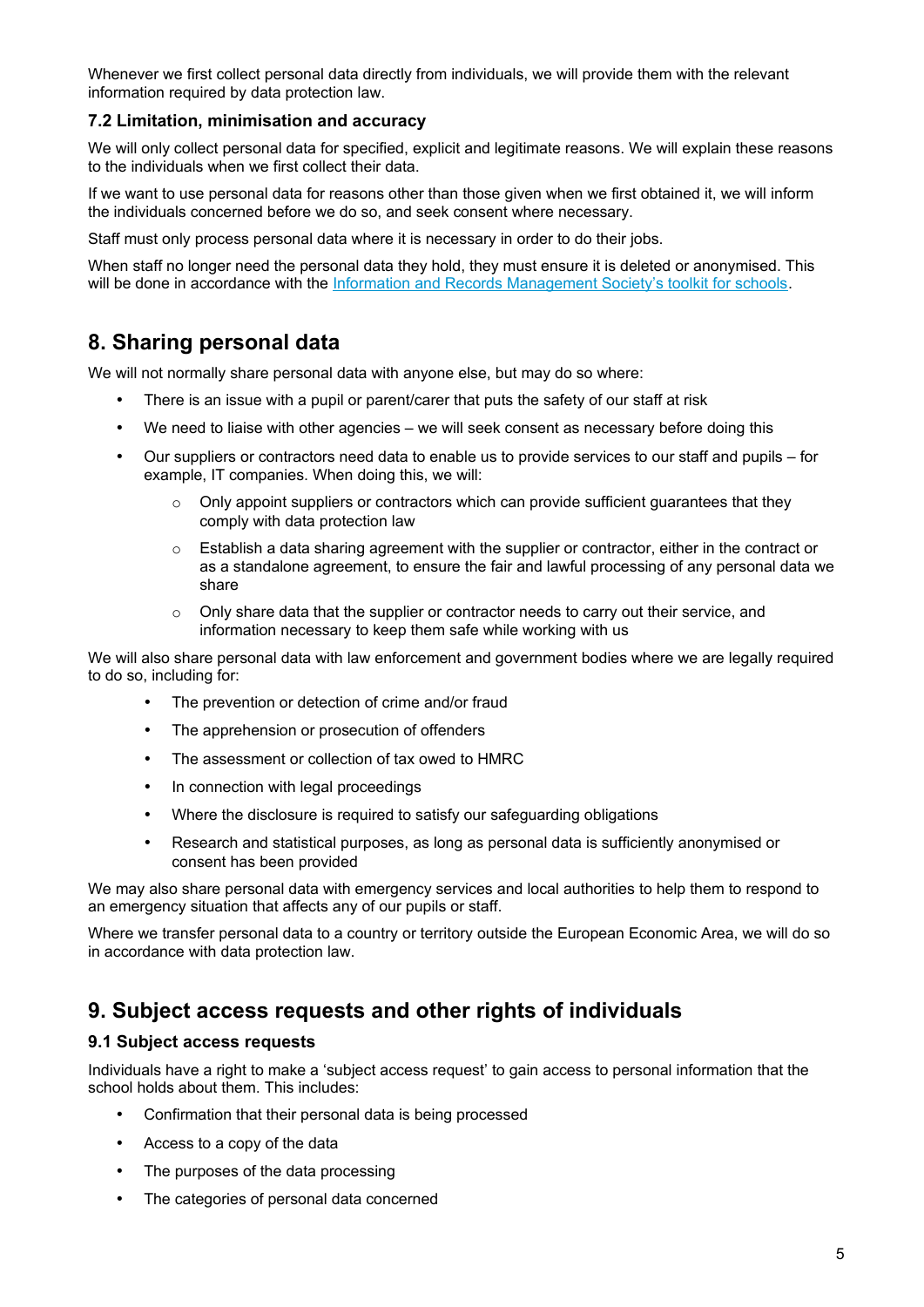- Who the data has been, or will be, shared with
- How long the data will be stored for, or if this isn't possible, the criteria used to determine this period
- The source of the data, if not the individual
- Whether any automated decision-making is being applied to their data, and what the significance and consequences of this might be for the individual

Subject access requests should include:

- Name of individual
- Correspondence address
- Contact number and email address
- Details of the information requested

If staff receive a subject access request they must immediately forward it to the DPO.

#### **9.2 Children and subject access requests**

Personal data about a child belongs to that child, and not the child's parents or carers. For a parent or carer to make a subject access request with respect to their child, the child must either be unable to understand their rights and the implications of a subject access request, or have given their consent.

Children below the age of 12 are generally not regarded to be mature enough to understand their rights and the implications of a subject access request. Therefore, most subject access requests from parents or carers of pupils at our school may be granted without the express permission of the pupil. This is not a rule and a pupil's ability to understand their rights will always be judged on a case-by-case basis.

Children aged 12 and above are generally regarded to be mature enough to understand their rights and the implications of a subject access request. Therefore, most subject access requests from parents or carers of pupils at our school may not be granted without the express permission of the pupil. This is not a rule and a pupil's ability to understand their rights will always be judged on a case-by-case basis.

#### **9.3 Responding to subject access requests**

When responding to requests, we:

- May ask the individual to provide 2 forms of identification
- May contact the individual via phone to confirm the request was made
- Will respond without delay and within 1 month of receipt of the request
- Will provide the information free of charge
- May tell the individual we will comply within 3 months of receipt of the request, where a request is complex or numerous. We will inform the individual of this within 1 month, and explain why the extension is necessary

We will not disclose information if it:

- Might cause serious harm to the physical or mental health of the pupil or another individual
- Would reveal that the child is at risk of abuse, where the disclosure of that information would not be in the child's best interests
- Is contained in adoption or parental order records
- Is given to a court in proceedings concerning the child

If the request is unfounded or excessive, we may refuse to act on it, or charge a reasonable fee which takes into account administrative costs.

A request will be deemed to be unfounded or excessive if it is repetitive, or asks for further copies of the same information.

When we refuse a request, we will tell the individual why, and tell them they have the right to complain to the ICO.

#### **9.4 Other data protection rights of the individual**

In addition to the right to make a subject access request (see above), and to receive information when we are collecting their data about how we use and process it (see section 7), individuals also have the right to: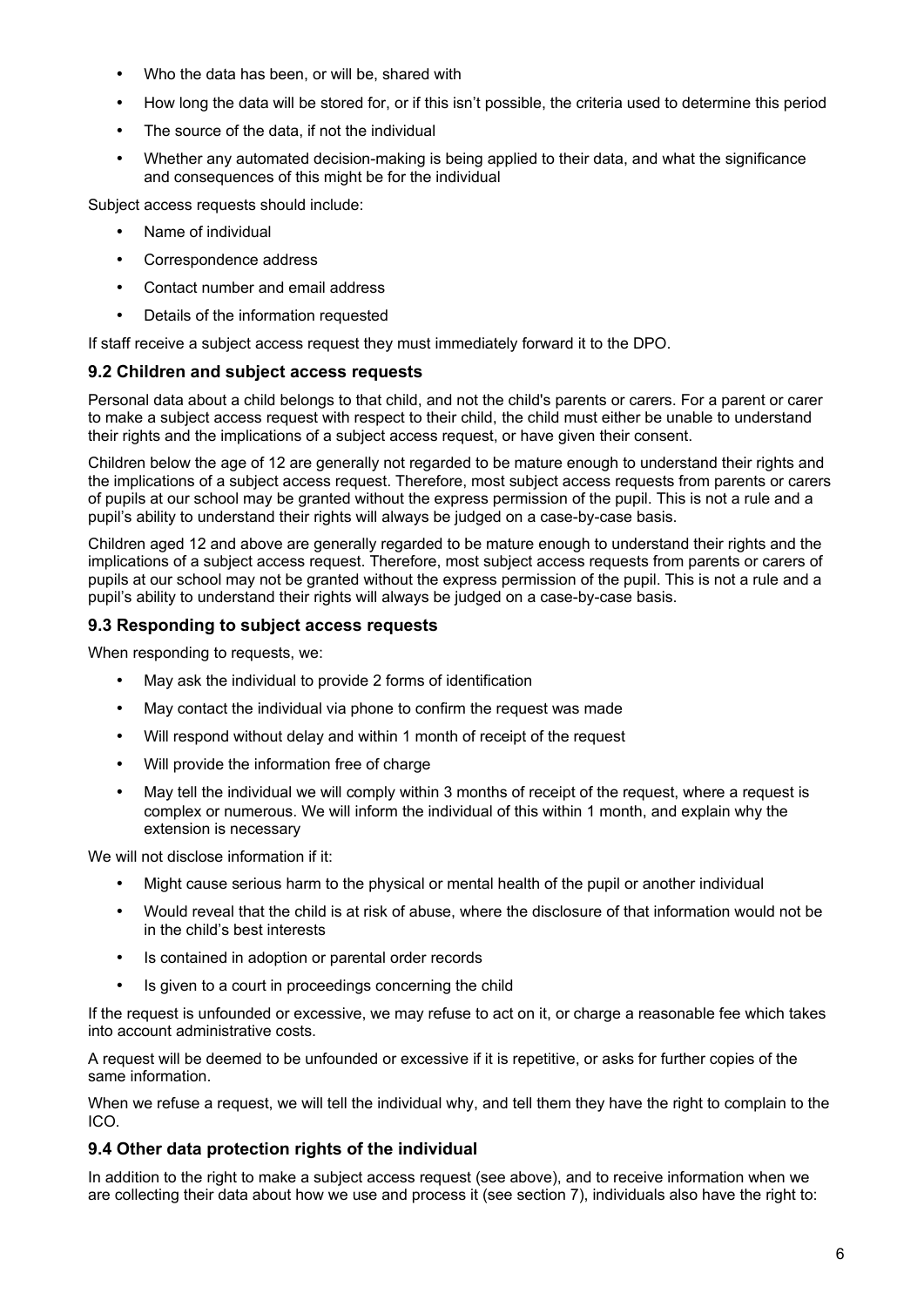- Withdraw their consent to processing at any time
- Ask us to rectify, erase or restrict processing of their personal data, or object to the processing of it (in certain circumstances)
- Prevent use of their personal data for direct marketing
- Challenge processing which has been justified on the basis of public interest
- Request a copy of agreements under which their personal data is transferred outside of the European Economic Area
- Object to decisions based solely on automated decision making or profiling (decisions taken with no human involvement, that might negatively affect them)
- Prevent processing that is likely to cause damage or distress
- Be notified of a data breach in certain circumstances
- Make a complaint to the ICO
- Ask for their personal data to be transferred to a third party in a structured, commonly used and machine-readable format (in certain circumstances)

Individuals should submit any request to exercise these rights to the DPO. If staff receive such a request, they must immediately forward it to the DPO.

## <span id="page-6-1"></span>**10. CCTV**

We use CCTV in various locations around the school site to ensure it remains safe. We will adhere to the ICO's [code of practice](https://ico.org.uk/media/for-organisations/documents/1542/cctv-code-of-practice.pdf) for the use of CCTV.

We do not need to ask individuals' permission to use CCTV, but we make it clear where individuals are being recorded. Security cameras are clearly visible and accompanied by prominent signs explaining that CCTV is in use.

Any enquiries about the CCTV system should be directed to Steven Pryer at dataprotection@ontrackeducation.com.

## <span id="page-6-0"></span>**11. Photographs and videos**

As part of our school activities, we may take photographs and record images of individuals within our school.

We will obtain written consent from parents/carers for photographs and videos to be taken of their child for communication, marketing and promotional materials. We will clearly explain how the photograph and/or video will be used to both the parent/carer and pupil.

We will obtain written consent from parents/carers, or pupils aged 18 and over, for photographs and videos to be taken of pupils for communication, marketing and promotional materials.

Where we need parental consent, we will clearly explain how the photograph and/or video will be used to both the parent/carer and pupil. Where we don't need parental consent, we will clearly explain to the pupil how the photograph and/or video will be used.

Uses may include:

- Within school on notice boards and in school magazines, brochures, newsletters, etc.
- Outside of school by external agencies such as the school photographer, newspapers, campaigns
- Online on our school website or social media pages

Consent can be refused or withdrawn at any time. If consent is withdrawn, we will delete the photograph or video and not distribute it further.

When using photographs and videos in this way we will not accompany them with any other personal information about the child, to ensure they cannot be identified.

See our Child Protection and Safeguarding Policy for more information on our use of photographs and videos.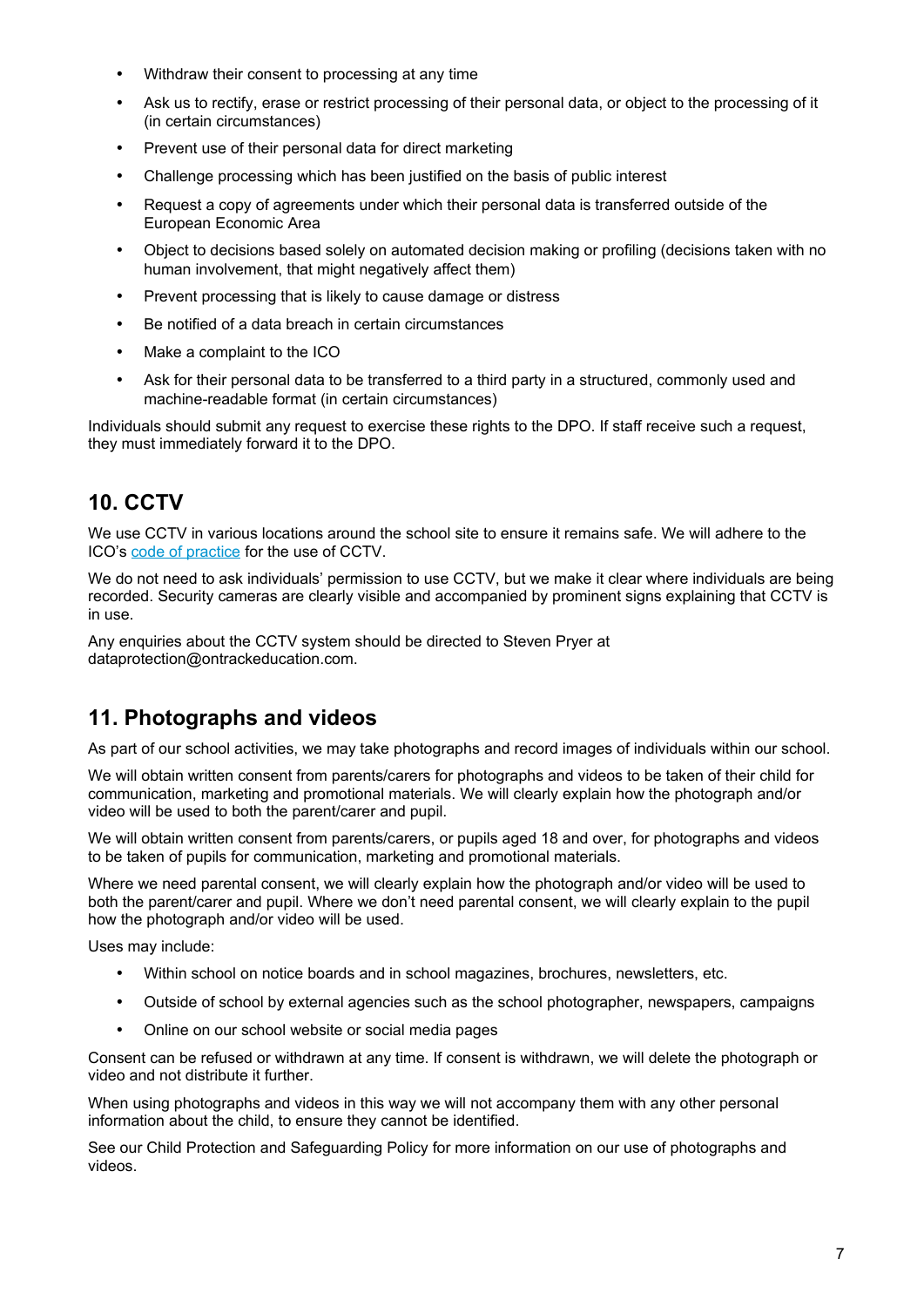# <span id="page-7-1"></span>**12. Data protection by design and default**

We will put measures in place to show that we have integrated data protection into all of our data processing activities, including:

- Appointing a suitably qualified DPO, and ensuring they have the necessary resources to fulfil their duties and maintain their expert knowledge
- Only processing personal data that is necessary for each specific purpose of processing, and always in line with the data protection principles set out in relevant data protection law (see section 6)
- Completing privacy impact assessments where the school's processing of personal data presents a high risk to rights and freedoms of individuals, and when introducing new technologies (the DPO will advise on this process)
- Integrating data protection into internal documents including this policy, any related policies and privacy notices
- Regularly training members of staff on data protection law, this policy, any related policies and any other data protection matters; we will also keep a record of attendance
- Regularly conducting reviews and audits to test our privacy measures and make sure we are compliant
- Maintaining records of our processing activities, including:
	- $\circ$  For the benefit of data subjects, making available the name and contact details of our school and DPO and all information we are required to share about how we use and process their personal data (via our privacy notices)
	- $\circ$  For all personal data that we hold, maintaining an internal record of the type of data, data subject, how and why we are using the data, any third-party recipients, how and why we are storing the data, retention periods and how we are keeping the data secure

# <span id="page-7-0"></span>**13. Data security and storage of records**

We will protect personal data and keep it safe from unauthorised or unlawful access, alteration, processing or disclosure, and against accidental or unlawful loss, destruction or damage.

In particular:

- Paper-based records and portable electronic devices, such as laptops and hard drives that contain personal data are kept under lock and key when not in use
- Papers containing confidential personal data must not be left on office and classroom desks, on staffroom tables, pinned to notice/display boards, or left anywhere else where there is general access
- Where personal information needs to be taken off site, staff must sign it in and out from the school office
- Passwords that are at least 8 characters long containing letters and numbers are used to access school computers, laptops and other electronic devices. Staff and pupils are reminded to change their passwords at regular intervals
- Encryption software is used to protect all portable devices and removable media, such as laptops and USB devices
- Staff, pupils or governors who store personal information on their personal devices are expected to follow the same security procedures as for school-owned equipment (see our E-Safety Policy)
- Where we need to share personal data with a third party, we carry out due diligence and take reasonable steps to ensure it is stored securely and adequately protected (see section 8)

# <span id="page-7-2"></span>**14. Disposal of records**

Personal data that is no longer needed will be disposed of securely. Personal data that has become inaccurate or out of date will also be disposed of securely, where we cannot or do not need to rectify or update it.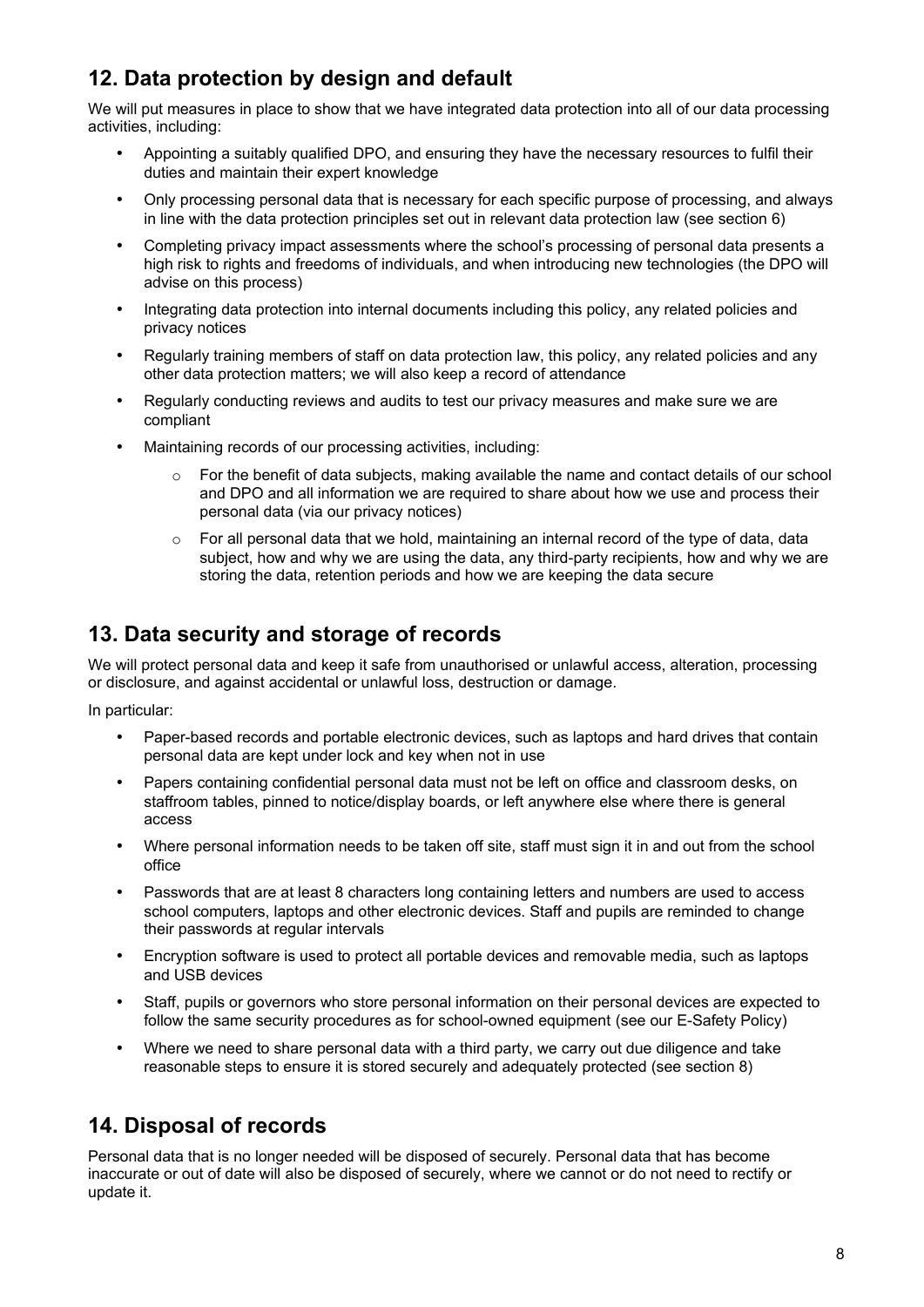For example, we will shred or incinerate paper-based records, and overwrite or delete electronic files. We may also use a third party to safely dispose of records on the school's behalf. If we do so, we will require the third party to provide sufficient guarantees that it complies with data protection law.

# <span id="page-8-3"></span>**15. Personal data breaches**

The school will make all reasonable endeavours to ensure that there are no personal data breaches.

In the unlikely event of a suspected data breach, we will follow the procedure set out in appendix 1.

When appropriate, we will report the data breach to the ICO within 72 hours. Such breaches in a school context may include, but are not limited to:

- A non-anonymised dataset being published on the school website which shows the exam results of pupils eligible for the pupil premium
- Safeguarding information being made available to an unauthorised person
- The theft of a school laptop containing non-encrypted personal data about pupils

# <span id="page-8-2"></span>**16. Training**

All staff and governors are provided with data protection training as part of their induction process.

Data protection will also form part of continuing professional development, where changes to legislation, guidance or the school's processes make it necessary.

## <span id="page-8-1"></span>**17. Monitoring arrangements**

The DPO is responsible for monitoring and reviewing this policy and this policy will be reviewed **every 2 years** and shared with the full governing board.

## <span id="page-8-0"></span>**18. Links with other policies**

This data protection policy is linked to our:

- Child Protection and Safeguarding Policy
- Confidentiality Policy
- E-Safety Policy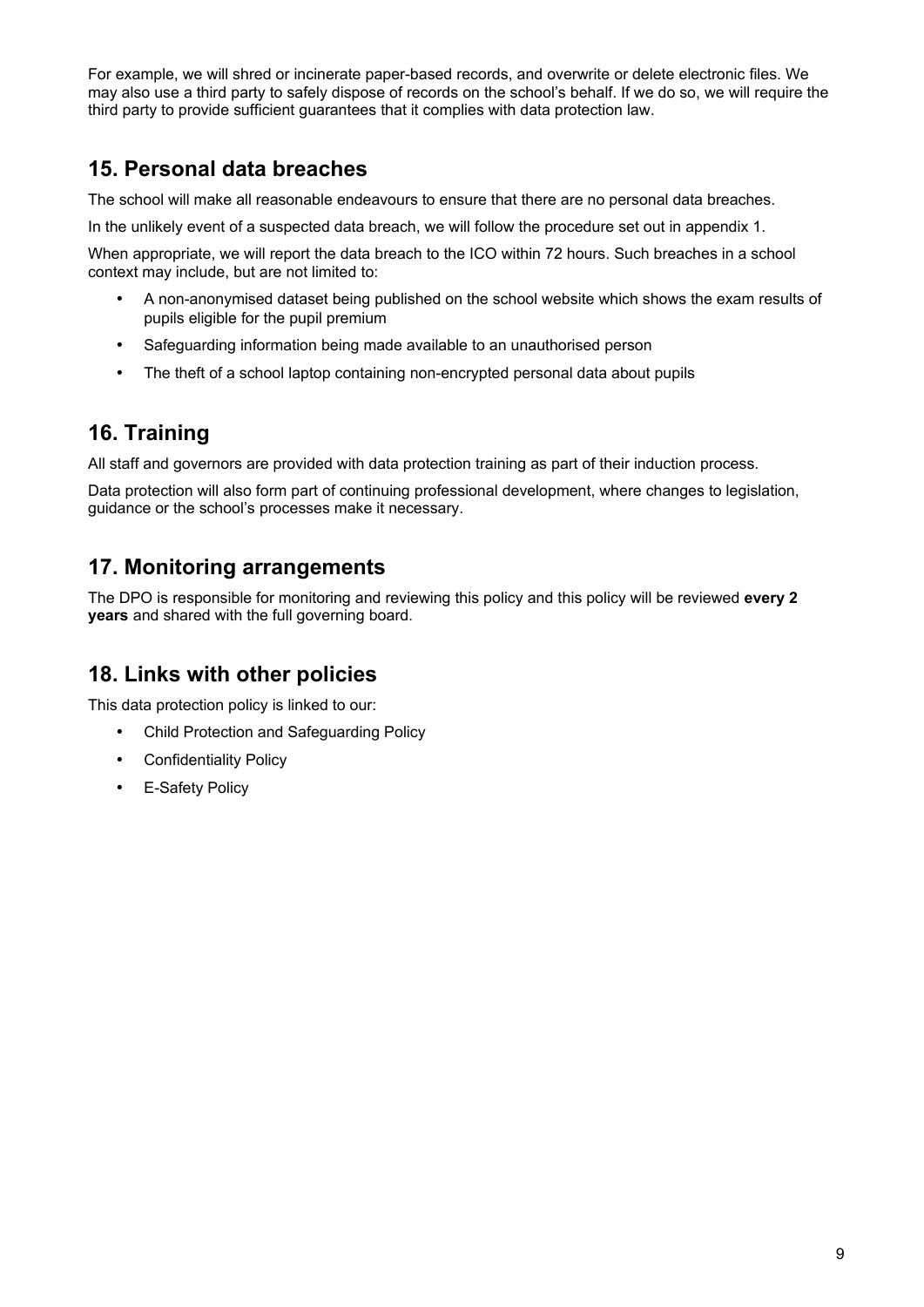# <span id="page-9-0"></span>**Appendix 1: Personal data breach procedure**

This procedure is based on [guidance on personal data breaches](https://ico.org.uk/for-organisations/guide-to-the-general-data-protection-regulation-gdpr/personal-data-breaches/) produced by the ICO.

- On finding or causing a breach, or potential breach, the staff member or data processor must immediately notify the DPO
- The DPO will investigate the report, and determine whether a breach has occurred. To decide, the DPO will consider whether personal data has been accidentally or unlawfully:
	- o Lost
	- o Stolen
	- o Destroyed
	- o Altered
	- o Disclosed or made available where it should not have been
	- o Made available to unauthorised people
- The DPO will alert the headteacher and the chair of governors
- The DPO will make all reasonable efforts to contain and minimise the impact of the breach, assisted by relevant staff members or data processors where necessary. (Actions relevant to specific data types are set out at the end of this procedure)
- The DPO will assess the potential consequences, based on how serious they are, and how likely they are to happen
- The DPO will work out whether the breach must be reported to the ICO. This must be judged on a case-by-case basis. To decide, the DPO will consider whether the breach is likely to negatively affect people's rights and freedoms, and cause them any physical, material or non-material damage (e.g. emotional distress), including through:
	- o Loss of control over their data
	- o Discrimination
	- o Identify theft or fraud
	- o Financial loss
	- o Unauthorised reversal of pseudonymisation (for example, key-coding)
	- o Damage to reputation
	- o Loss of confidentiality
	- $\circ$  Any other significant economic or social disadvantage to the individual(s) concerned

If it's likely that there will be a risk to people's rights and freedoms, the DPO must notify the ICO.

- The DPO will document the decision (either way), in case it is challenged at a later date by the ICO or an individual affected by the breach. Documented decisions are stored on the Resources Gateway.
- Where the ICO must be notified, the DPO will do this via the 'report a breach' page of the ICO [website](https://ico.org.uk/for-organisations/report-a-breach/) within 72 hours. As required, the DPO will set out:
	- $\circ$  A description of the nature of the personal data breach including, where possible:
		- The categories and approximate number of individuals concerned
		- The categories and approximate number of personal data records concerned
	- o The name and contact details of the DPO
	- o A description of the likely consequences of the personal data breach
	- $\circ$  A description of the measures that have been, or will be taken, to deal with the breach and mitigate any possible adverse effects on the individual(s) concerned